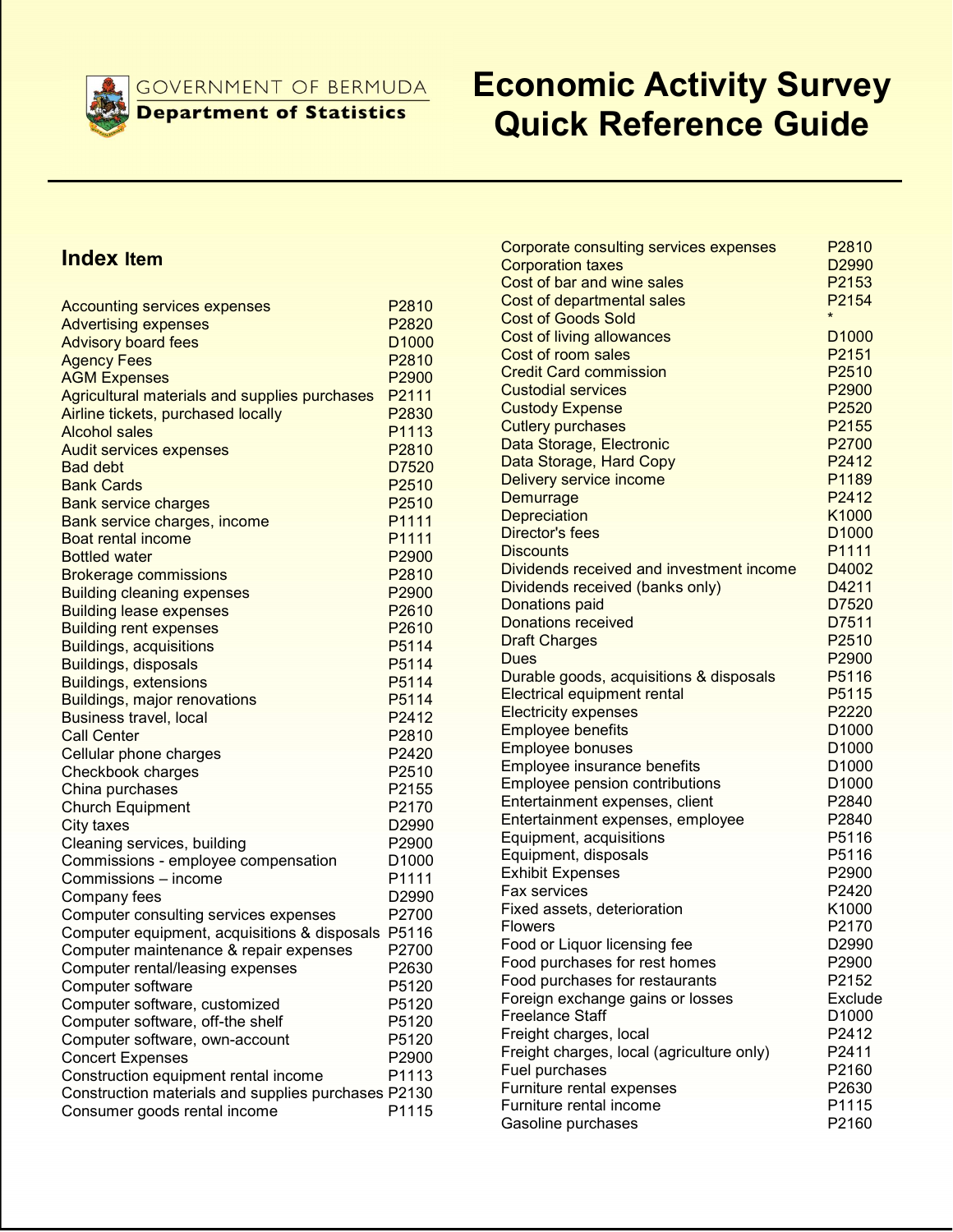| Gifts paid                                          | D7520             | Management advisory services expenses                | P2810   |
|-----------------------------------------------------|-------------------|------------------------------------------------------|---------|
| Glassware purchases                                 | P2155             | Marina sales                                         | P1111M  |
| Grants received                                     | D7511             | Marketing cost                                       | P2820   |
| Gratuities (other dept sales)                       | P1114G            | Meals, cost of, employer's portion                   | D1000   |
| Gratuities (restaurant sales)                       | P1112G            | Media costs                                          | P2820   |
| Gratuities (room sales)                             | P1111G            | Membership dues, income                              | P1112   |
| Gratuities (tips paid to employees)                 | D1112             | Messenger services                                   | P2420   |
| Gratuities (wine & bar sales)                       | P1113G            | Mineral exploration                                  | P5120   |
| Health licensing fees                               | D2990             | Minor maintenance & repair of buildings              | P2240   |
| Hedging                                             | Exclude           | Monthly Service Charge                               | P2510   |
| <b>Help Desk Fees</b>                               | P2810             | Mooring rents                                        | P2610   |
| Honoraria (BPSU)                                    | D1000             | Motor vehicle license fees                           | D2990   |
| Hotel occupancy tax (paid to government)            | D2142             | Non-life insurance claims paid/payable               | D7200   |
| Housing, cost of, employer's portion                | D1000             | Non-life insurance premiums rec'd/receivable         | D7101   |
| Gross income from rental/lease of building          | P1610             | Non-life insurance reserves, changes                 | F6203   |
| Insurance premiums, property                        | P2520             | Occupancy tax collected                              | P1111H  |
| <b>Immigration Fees</b>                             | D <sub>2990</sub> | Occupancy tax paid                                   | D2142   |
| Interest received                                   | D4001             | Office equipment rental income                       | P1113   |
| Interest paid                                       | D4009             | Office equipment rental/leasing expenses             | P2630   |
| Interest paid (construction only)                   | D4590             | Office equipment, acquisitions & disposals           | P5116   |
| Interest paid (banks only)                          | D4190             | <b>Office Losses</b>                                 | Exclude |
| Interest received                                   | D4001             | Office space lease expenses                          | P2610   |
| Interest received (banks only)                      | D4110             | Office space rental expenses                         | P2610   |
| Internet advertisements                             | P2820             | Office supplies purchases                            | P2170   |
| Internet charges                                    | P2420             | Other departmental sales                             | P1114   |
| Inventories, change                                 | P5200             | Other operating income                               | P1189   |
| Inventories, finished goods, closing                | P5221             | Outsourcing of construction work                     | P2230   |
| Inventories, finished goods, opening                | P5229             | Overtime payments                                    | D1000   |
| Inventories, livestock, closing                     | P5211             | Packaging materials purchases                        | P2140   |
| Inventories, livestock, opening                     | P5219             | Parts & supplies purchases                           | P2190   |
| Inventories, resale goods, closing                  | P5231             | Payroll processing fees                              | P2810   |
| Inventories, resale goods, opening                  | P5239             | Payroll taxes, employee's portion                    | D1000   |
| Inventories, work-in-progress, closing              | P5221             | Payroll taxes, employer's portion                    | D2910   |
| Inventories, work-in-progress, opening              | P5229             | Pension fund contributions received/receivable D6101 |         |
| Janitorial services                                 | P2900             | Pension fund reserves, changes                       | F6202   |
| Kerosene purchases                                  | P2160             | Post office box rentals                              | P2430   |
| Land rents received                                 | D4003             | Postage expenses                                     | P2430   |
| Land rent paid                                      | D4009             | Poster costs                                         | P2820   |
| Land rent paid (construction only)                  | D4590             | Printing (advertising)                               | P2820   |
| Landscaping, grounds maintenance                    | P2240             | Printing (other)                                     | P2900   |
| Land taxes                                          | D2990             | Professional fees expenses                           | P2810   |
| Laundry                                             | P2900             | <b>Professional licenses</b>                         | D2990   |
| Legal services expenses                             | P2810             | Professional supplies purchases                      | D2180   |
| Life insurance claims paid/payable                  | F6109             | Promotion expenses                                   | P2820   |
| Life insurance premiums received/receivable         | F6101             | Property appraisal expenses                          | P2620   |
| Life insurance reserves, changes                    | F6201             | Property appraisal income                            | P1112   |
| Linen purchases                                     | P2155             | Property development expenses                        | P2620   |
| Loss on Sale of Building                            | Exclude           | Property development income                          | P1112   |
| Loss on Sale of Fixed Assets                        | Exclude           | Property management expenses                         | P2620   |
| Machinery & equipment rental income                 | P1113             | Property management income                           | P1112   |
| Machinery, acquisitions                             | P5116             | Property taxes                                       | D2990   |
| Machinery, disposals                                | P5116             | Radio advertisements                                 | P2820   |
| Magazine subscriptions                              | P2900             | Radio transmission charges                           | P2420   |
| Maintenance & repair of boating equipment           | P2213             | Raw material purchases for manufacturing             | P2120   |
| Maintenance & repair of engines                     | P2212             | Real estate agency services expenses                 | P2620   |
| Maintenance & repair of M&E                         | P2211             | Real estate agency services income                   | P1112   |
| Maintenance & repair of motor vehicles              | P2300             | Recoveries                                           | P2900** |
| Maintenance & repair of plant & equipment           | P2214             | Refunds                                              | P1111   |
| Maintenance & repair of radio equipment             | P2212             | Rental income                                        | P1111   |
| Maintenance & repair of equipment, income           | P1111             | <b>Rep Fees</b>                                      | P2810   |
| Maintenance & repair of motor vehicles, incomeP1112 |                   | Repair services, miscellaneous                       | P1113   |
|                                                     |                   |                                                      |         |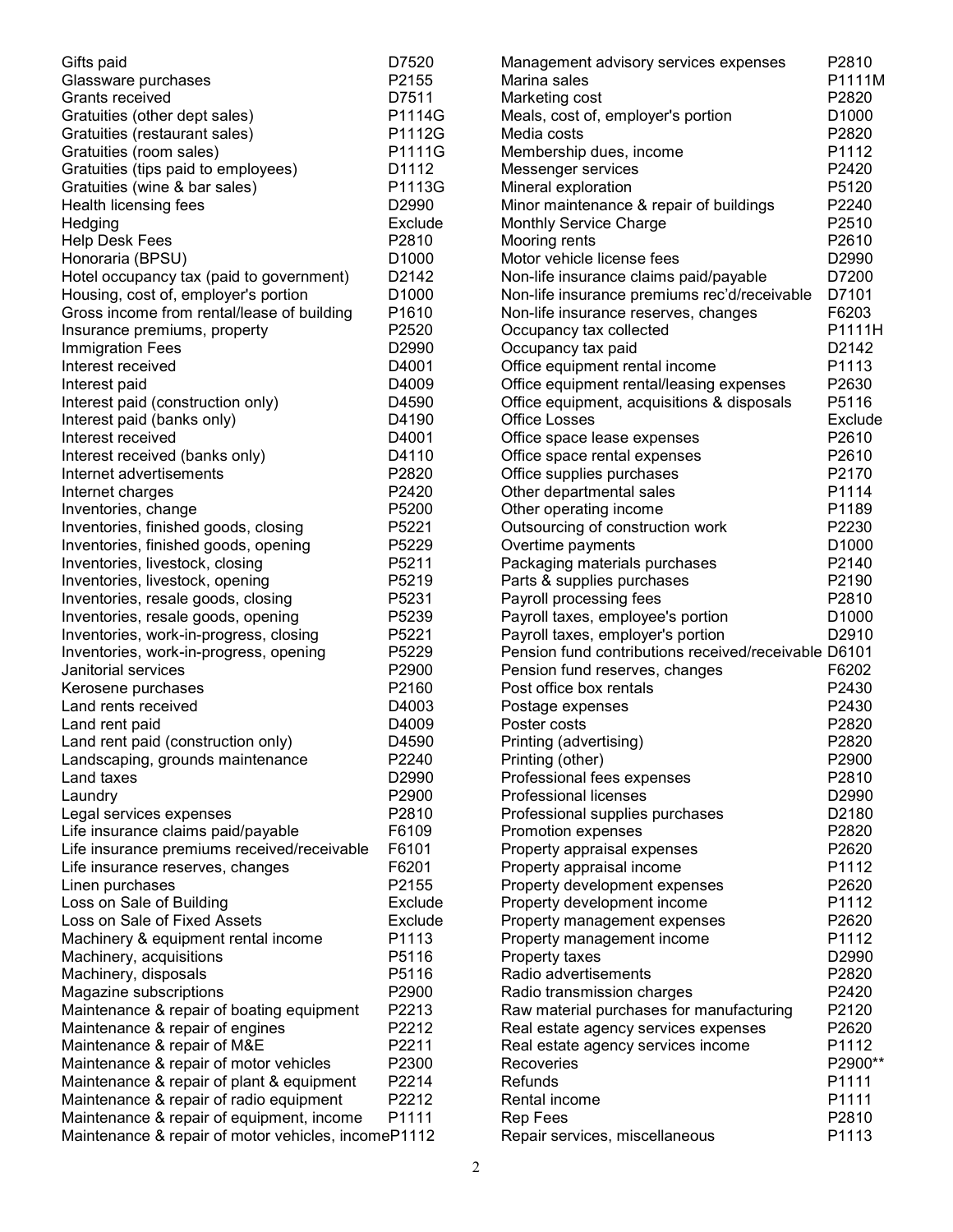| Research & Development                 | P5119             |
|----------------------------------------|-------------------|
| Resale goods purchases                 | P1129             |
| Resale goods sales                     | P1121             |
| Royalties                              | D2900             |
| Royalties paid (construction only)     | D4590             |
| Salaries                               | D <sub>1000</sub> |
| Sales                                  | P1111             |
| Scholarships paid                      | D7520             |
| Security expenses                      | P2900             |
| Severance expenses                     | D <sub>1000</sub> |
| Shipping                               | P2412             |
| Sick pay                               | D <sub>1000</sub> |
| Social insurance benefits paid/payable | D6220             |
| Staff training                         | P2900             |
| Stamp duties                           | D2990             |
| Stationery purchases                   | P2170             |
| Stock taking expenses                  | P2810             |
| Stock options                          | D1000             |
| Storage                                | P2412             |
| Subscriptions                          | P2900             |
| Subventions received                   | D7511             |
| Swift                                  | P2510             |
| Tax services expenses                  | P2810             |
| Taxi costs                             | P2412             |
| Telephone charges                      | P2420             |
| <b>Television commercials</b>          | P2820             |
| Television transmission charges        | P2420             |
| Telex services                         | P <sub>2420</sub> |
| <b>Training costs</b>                  | P <sub>2900</sub> |
| Transport equipment rental income      | P1113             |
| Trash removal                          | P2412             |
| Upholsterer                            | P2240             |
| Uniforms                               | P2155             |
| Vacation pay                           | D <sub>1000</sub> |
| Wages                                  | D1000             |
| Water expenses                         | P2220             |
| Wire Transfer charges                  | P2510             |
| Work permit fees                       | P2900             |
| Work-in-progress income                | P1111             |
| Wrapping materials purchases           | P2140             |
| Yellow pages advertisements            | P2820             |

\* Net off of Sales P2900\*\* Net of Expenses